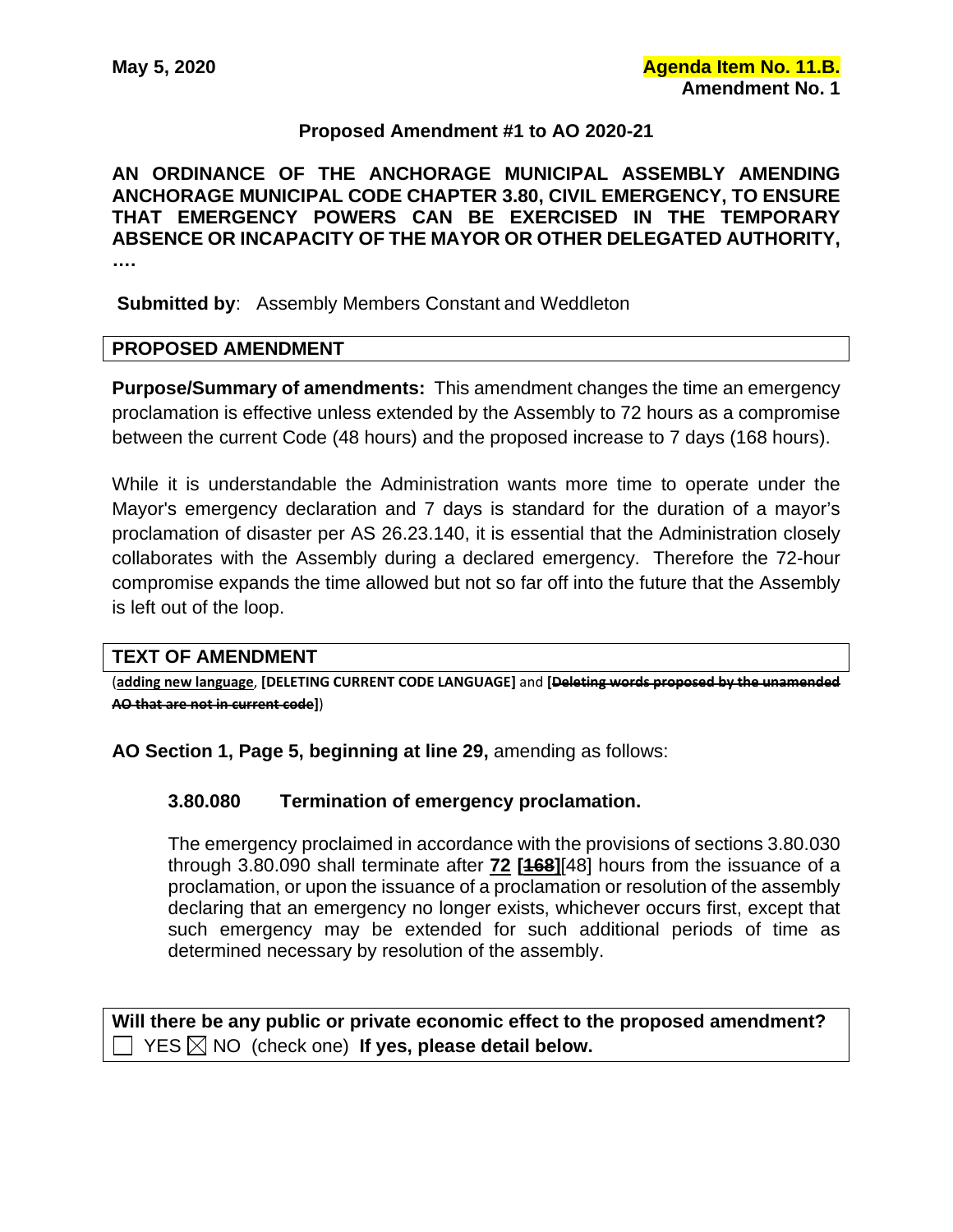# **Proposed Amendment #2 to AO 2020-21**

**AN ORDINANCE OF THE ANCHORAGE MUNICIPAL ASSEMBLY AMENDING ANCHORAGE MUNICIPAL CODE CHAPTER 3.80, CIVIL EMERGENCY, TO ENSURE THAT EMERGENCY POWERS CAN BE EXERCISED IN THE TEMPORARY ABSENCE OR INCAPACITY OF THE MAYOR OR OTHER DELEGATED AUTHORITY, ….**

**Submitted by**: Assembly Members Weddleton, Rivera, and Kennedy

### **PROPOSED AMENDMENT**

**Purpose/Summary of amendments:** This amendment updates the section on dissemination and posting of an emergency proclamation so it includes those proclamations that continue or terminate a state of emergency, and updates archaic language referring to newspapers and radio to be consistent with state statute language on dissemination of emergency proclamations, AS 26.23.020 and 26.23.140. Both statutes are noted state law references at the bottom of the section.

# **TEXT OF AMENDMENT**

(**adding new language**, **[DELETING CURRENT CODE LANGUAGE]** and **[Deleting words proposed by the unamended AO that are not in current code]**)

**AO Section 1, Page 5, at lines 8 to 16,** amending as follows:

### **3.80.050 Dissemination and posting of emergency proclamation.**

**A [THE]** proclamation of an emergency**, or continuing or terminating the state of emergency,** as provided in sections 3.80.030 through 3.80.090 shall become effective upon its issuance to the **assembly. [NEWSPAPERS OF GENERAL CIRCULATION PUBLISHED IN THE MUNICIPALITY, AND]** [THE] **[RADIO AND TELEVISION STATIONS LOCATED IN THE METROPOLITAN AREA OF THE MUNICIPALITY.]** A copy of **a [THE]** proclamation **declaring, continuing, or terminating a state of emergency** shall be **disseminated promptly by means calculated to bring its contents to the attention of the general public, filed promptly with the Alaska division of homeland security and emergency management, and** posted [ON THE BULLETIN BOARD AND] at such other places in the municipality as may be directed in the proclamation. The certificate of the mayor that the proclamation was duly declared, issued, disseminated and posted shall be prima facie evidence that all required actions have been fully performed.

**Will there be any public or private economic effect to the proposed amendment?**   $\Box$  YES  $\boxtimes$  NO (check one) If yes, please detail below.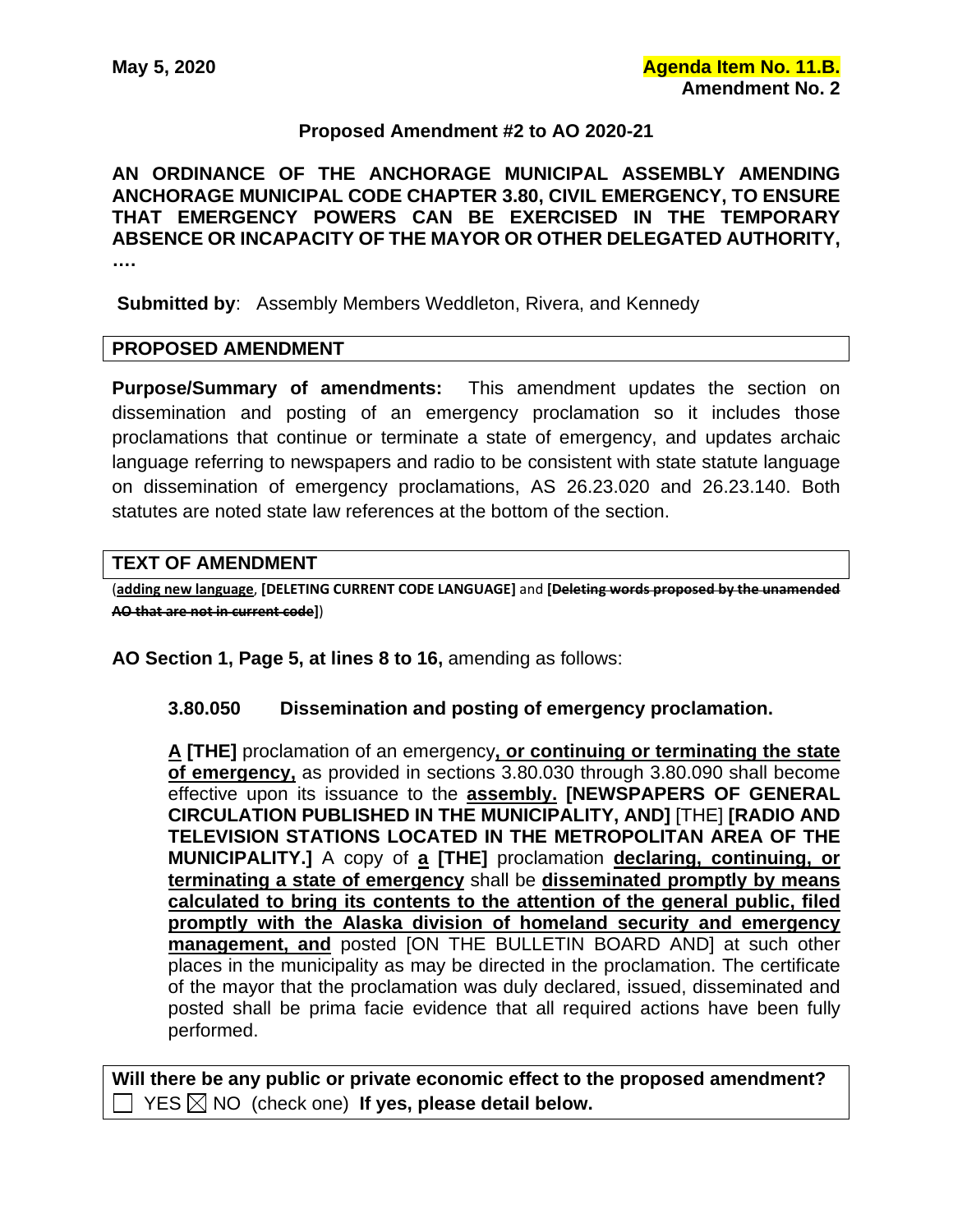### **Proposed Amendment #3 to AO 2020-21**

**AN ORDINANCE OF THE ANCHORAGE MUNICIPAL ASSEMBLY AMENDING ANCHORAGE MUNICIPAL CODE CHAPTER 3.80, CIVIL EMERGENCY, TO ENSURE THAT EMERGENCY POWERS CAN BE EXERCISED IN THE TEMPORARY ABSENCE OR INCAPACITY OF THE MAYOR OR OTHER DELEGATED AUTHORITY, ….**

**Submitted by**: Assembly Members Weddleton, Rivera, and Kennedy

### **PROPOSED AMENDMENT**

**Purpose/Summary of amendments:** This amendment adds "public health emergency," a defined term recently added by adoption of AO 2020-34(S), As Amended, to the definition of "civil emergency." That is clearly an umbrella term and should include a public health emergency.

### **TEXT OF AMENDMENT**

(**adding new language**, **[DELETING CURRENT CODE LANGUAGE]** and **[Deleting words proposed by the unamended AO that are not in current code]**)

**AO Section 1, Page 4, beginning at line 38,** including the current Code definition of "civil emergency" in this AO and amending it as follows:

### **3.80.030 Definitions.**

…

*Civil emergency* means:

- 1. A civil disorder.
- 2. Any natural disaster or manmade calamity, including flood, conflagration, cyclone, tornado, earthquake or explosion, within the municipality or immediately threatening the municipality, resulting in the death or injury of persons or the destruction of property to such an extent that extraordinary measures must be taken to protect the public order, safety and welfare.
- **3. A public health emergency.**

**Will there be any public or private economic effect to the proposed amendment?**   $YES \boxtimes NO$  (check one) If yes, please detail below.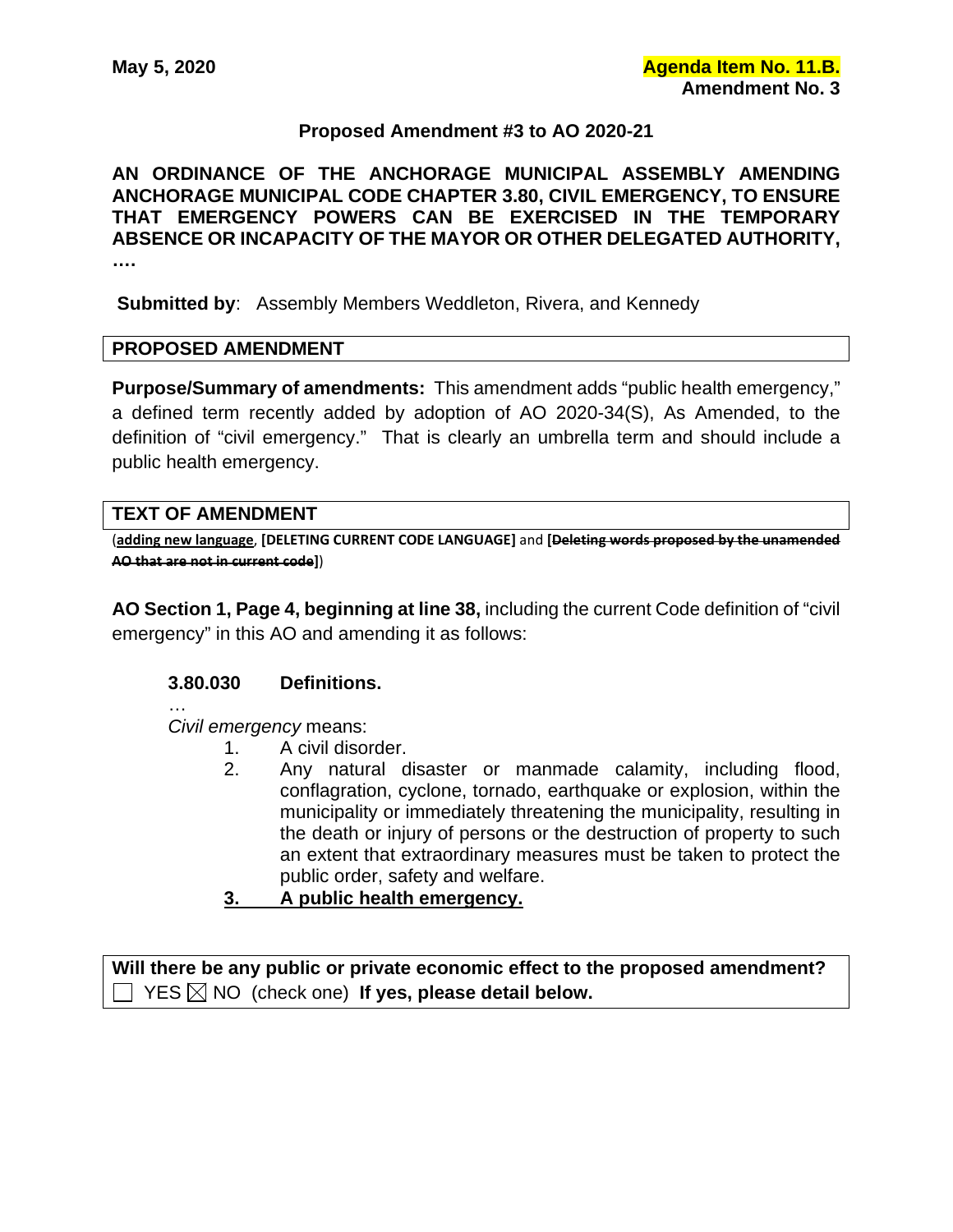# **Proposed Amendment #4 to AO 2020-21**

**AN ORDINANCE OF THE ANCHORAGE MUNICIPAL ASSEMBLY AMENDING ANCHORAGE MUNICIPAL CODE CHAPTER 3.80, CIVIL EMERGENCY, TO ENSURE THAT EMERGENCY POWERS CAN BE EXERCISED IN THE TEMPORARY ABSENCE OR INCAPACITY OF THE MAYOR OR OTHER DELEGATED AUTHORITY, ….**

**Submitted by**: Assembly Members Kennedy, Weddleton, and Rivera

# **PROPOSED AMENDMENT**

**Purpose/Summary of amendments:** This amendment takes a different approach to the assumption of the mayor's emergency powers and the succession to the office of acting mayor than what is proposed in the original ordinance.

There is a difference between a mayor or acting mayor being temporarily unavailable or absent, such as when traveling, and a mayor being incapacitated or unavailable for a longer period of time. I've selected 14 days of continuous unavailability or incapacity to delineate the difference, as a convenient time period that is typically the length of time between successive Assembly meetings. If the absence of the mayor or acting mayor is less than 14 days, the Assembly Member in the line of succession only assumes mayor's emergency powers, and the non-emergency powers are assumed by the Municipal Manager pursuant to Charter 5.03(c) or another executive pursuant to subsection B. which is the line of succession the original ordinance proposed. If the absence is 14 days or more, indicating a more serious incapacity than temporary travel or short-term illness, the Assembly Member assumes all the mayor's powers and duties.

In addition, the structure of Chapter 3.80, construed in light of relevant Charter sections on the mayor's absence or vacating the position, indicates the emergency powers were not meant to be exercised by non-elected officials such as the municipal manager, but in emergency situations someone needs to be able to exercise those emergency powers to address immediate circumstances threatening the public health, safety, and welfare. The current section 3.80.020 sets forth that line of succession. The proposed ordinance had a good idea to establish a line of succession for when the municipal manager is unavailable to assume the mayor's powers, and that is incorporated in this amendment for non-emergency powers.

### **TEXT OF AMENDMENT**

(**adding new language**, **[DELETING CURRENT CODE LANGUAGE]** and **[Deleting words proposed by the unamended AO that are not in current code]**)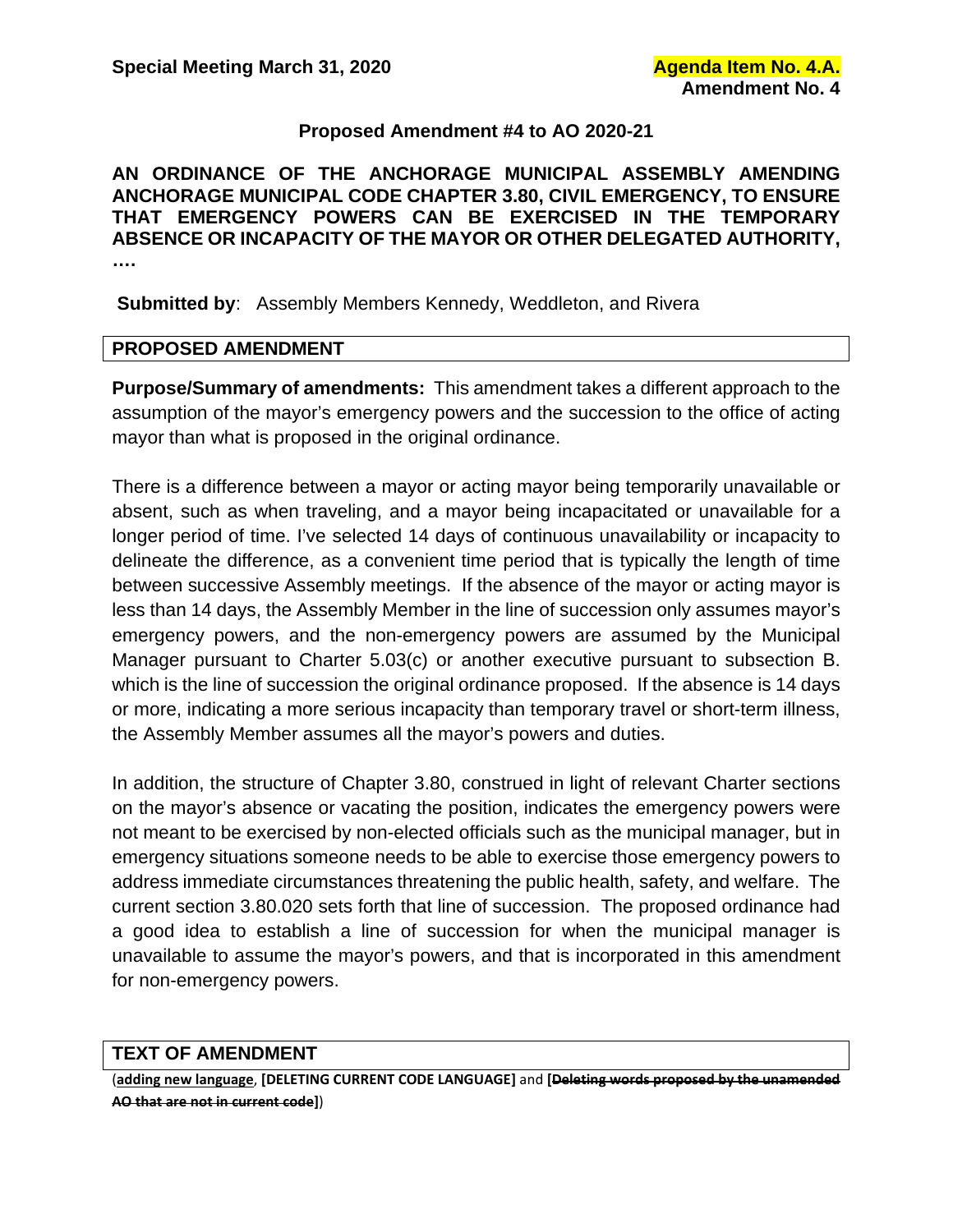**AO Section 1, Page 3, beginning at line 27,** amend to **delete** all of new section 3.80.015 from this ordinance.

AND **AO Section 1, Page 4, beginning at line 10,** amending as follows:

- **3.80.020 Succession to office of mayor or [MAYOR AND] acting mayor, and municipal manager.**
- **A. If the mayor or acting mayor is temporarily absent or incapacitated for less than 14 days, the mayor's emergency powers shall be assumed in accordance with the line of succession in this subsection, and nonemergency powers assumed by executives pursuant to subsection B**. **If the mayor or acting mayor is absent, unavailable, incapacitated or otherwise unable to perform the duties of the office for 14 or more days consecutively, then all the mayor's powers and duties shall be assumed in accordance with the line of succession in this subsection. The order of interim succession for assembly members to assume the powers and duties of the mayor including emergency and veto powers, shall be determined as follows and in the following order:** 
	- **1. chair of the assembly.**
	- **2. vice chair of the assembly**
	- **3. chair or co-chair of the assembly budget and finance committee. In the case of co-chairs, the one with longer duration experience as committee chair is first in succession to the other co-chair. If the duration of experience is equal, the one with longest time of service on the assembly is first. If still equal, one may defer or the first in succession may be determined by lot.**

**[IF THE OFFICE OF ACTING MAYOR BECOMES VACANT, OR IF THE** [MAYOR AND] **ACTING MAYOR is**[ARE] **ABSENT OR UNABLE TO PERFORM THE DUTIES OF THE OFFICE OF acting MAYOR, THE ORDER OF INTERIM SUCCESSION SHALL BE DETERMINED AS FOLLOWS:** 

**A. THE ASSEMBLY MEMBER WITH THE LONGEST TOTAL PERIOD OF TENURE IN OFFICE SHALL ASSUME THE OFFICE OF ACTING MAYOR.**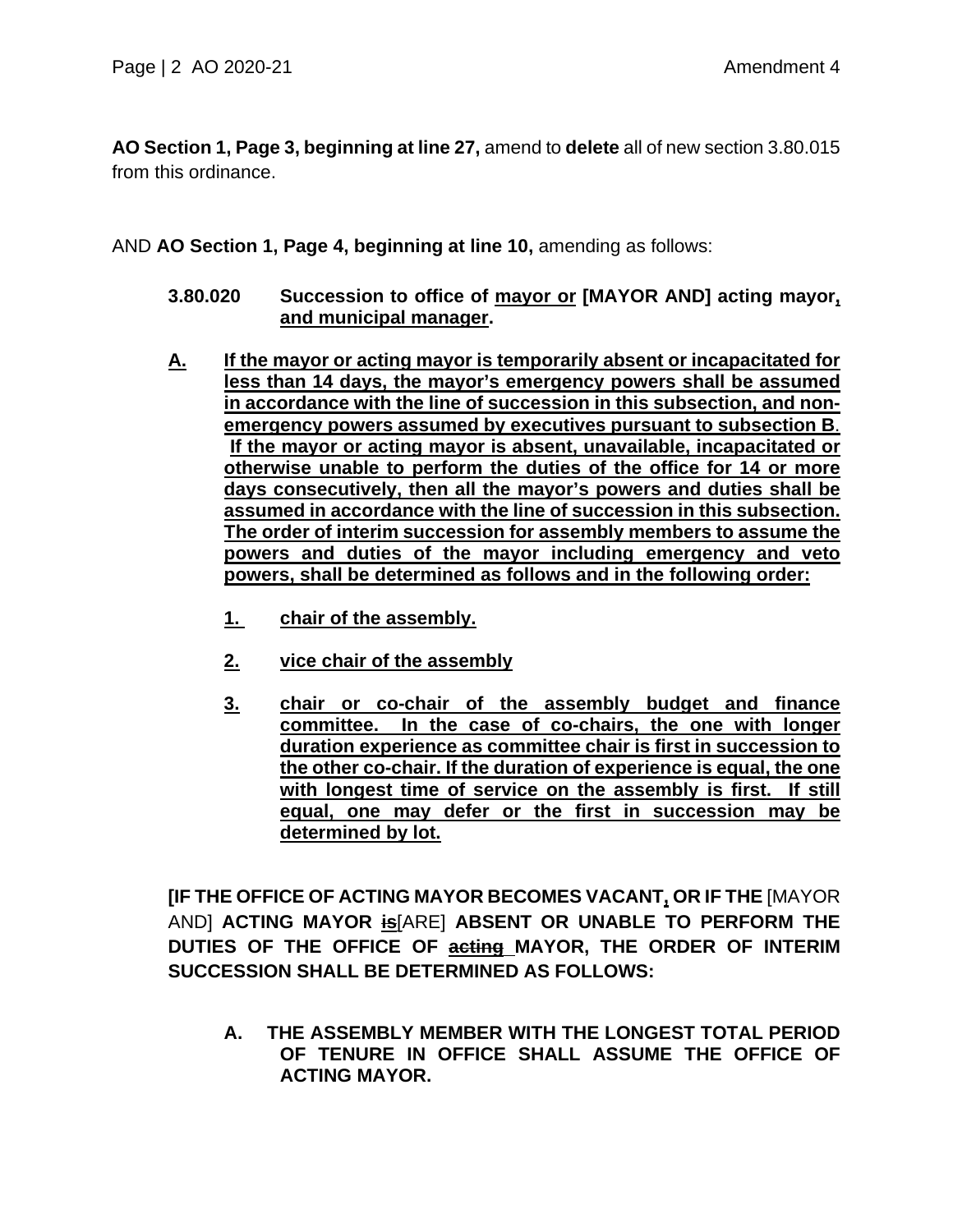- **B. IF MORE THAN ONE ASSEMBLY MEMBER SHALL HAVE THE SAME TOTAL PERIOD OF TENURE IN OFFICE, THAT ASSEMBLY MEMBER WHO RECEIVED THE LARGEST NUMBER OF VOTES AT THE LAST ELECTION AT WHICH SUCH ASSEMBLY MEMBERS WERE ELECTED SHALL ASSUME THE OFFICE OF ACTING MAYOR.]**
- **B. If the mayor or acting mayor is temporarily absent for less than 14 days the municipal manager shall assume the non-emergency powers and duties of the mayor pursuant to Charter 5.03. If the municipal manager is unavailable, the mayor's non-emergency powers and duties shall be assumed and exercised by the first person available in the list of succession below:**
	- **1. a subordinate designated by the mayor.**
	- **2. director of the office of management and budget.**
	- **3. chief of the Anchorage fire department.**
	- **4. director of the Anchorage health department.**
	- **5. director of the department of maintenance and operations.**
	- **6. director of the department of project management & engineering.**
	- **7. chief fiscal officer.**
	- **8. The assembly-confirmed head of a general-government municipal department with the longest total period of continuous service as department head, excluding the chief of the police department and the municipal attorney. If more than one assembly-confirmed head of a general-government municipal department shall have the same total period of continuous service as department head, emergency powers shall be assumed by the head of the department with the greater number of employees.**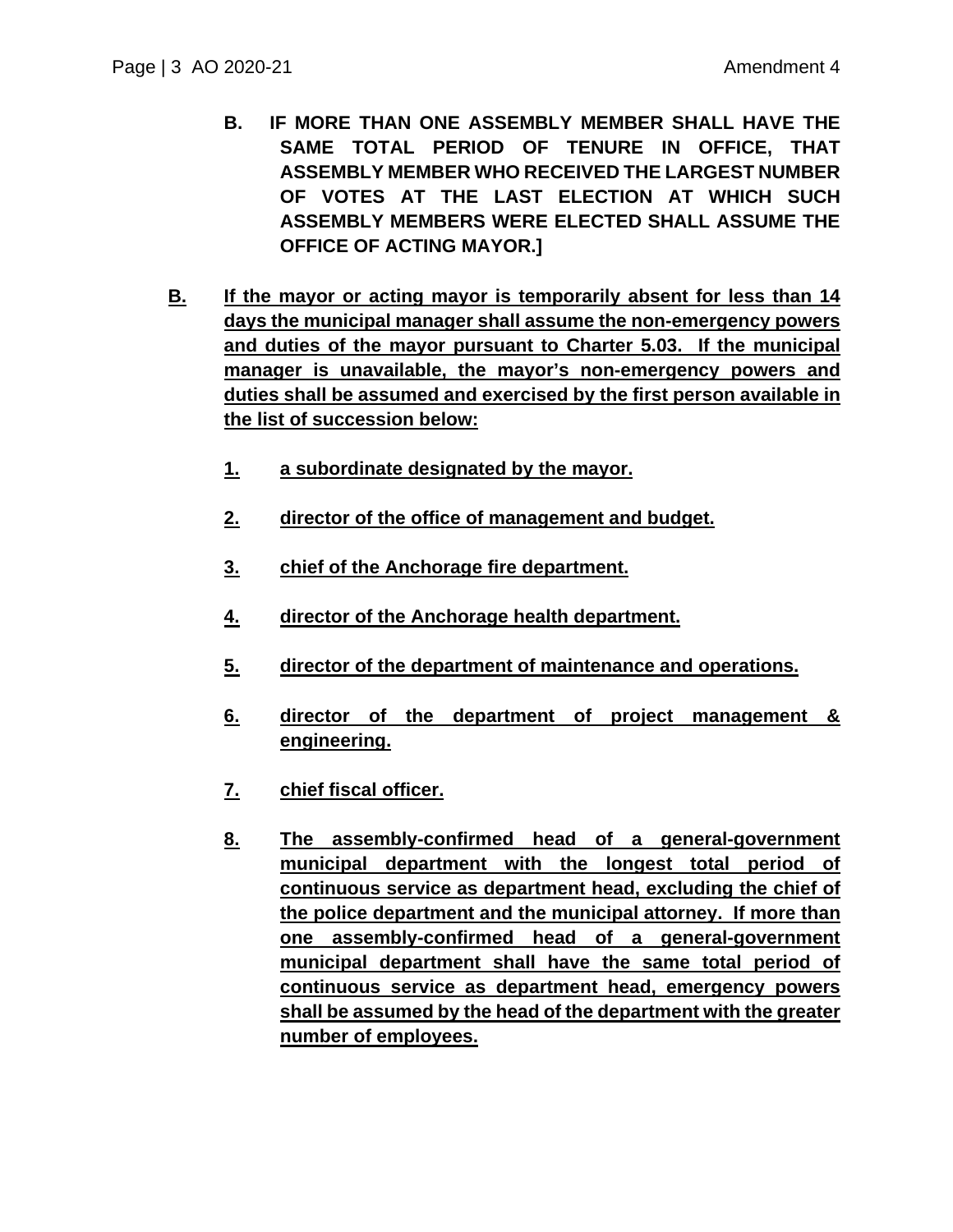- **C. Any person authorized to assume the mayor's powers and duties in subsection A. or B. shall relinquish that authority immediately upon the availability or return of the mayor or another person higher in succession, or when otherwise required by this section.**
- **D. If an assembly member assumes and exercises only the mayor's emergency powers pursuant to subsection A., that member may not vote in assembly action on the matter, but may participate in all other assembly action, if not precluded by other law. If an assembly member assumes all powers and duties of the office of mayor, the member has the veto power, but may not vote on assembly action, and the assembly shall reorganize pursuant to section 2.30.010 at its next regular or special meeting.**
- **E. If the office of mayor becomes vacant, the chair of the assembly shall serve as the acting mayor in accordance with Charter 7.02. The assembly shall reorganize pursuant to section 2.30.010 at its next regular or special meeting.**
- **F. If the assembly reorganizes under this section, the chair who first ascended to serve as acting mayor shall return to status as chair of the assembly when the mayor returns, or when the office of mayor is filled by election.**

AND **AO Section 1, Page 5, beginning at line 4, inserting Code section 3.80.040 which was omitted from the AO and** amending it as follows:

# **3.80.040 - Authority to issue emergency proclamation.**

Whenever the mayor **or acting mayor** determines that an emergency as defined in section 3.80.030 exists, he **or she** may declare by proclamation the existence of the emergency and shall have the power to impose by proclamation any or all of the regulations necessary to prevent disorder and to preserve the public health of the municipality as set forth in sections 3.80.040 through 3.80.090. Pursuant to Charter section 5.02(d), the assembly by resolution may declare that the emergency no longer exists. Any proclamation issued pursuant to this chapter shall have the force of law and shall supersede any conflicting provision of law during an emergency declared pursuant to this chapter.